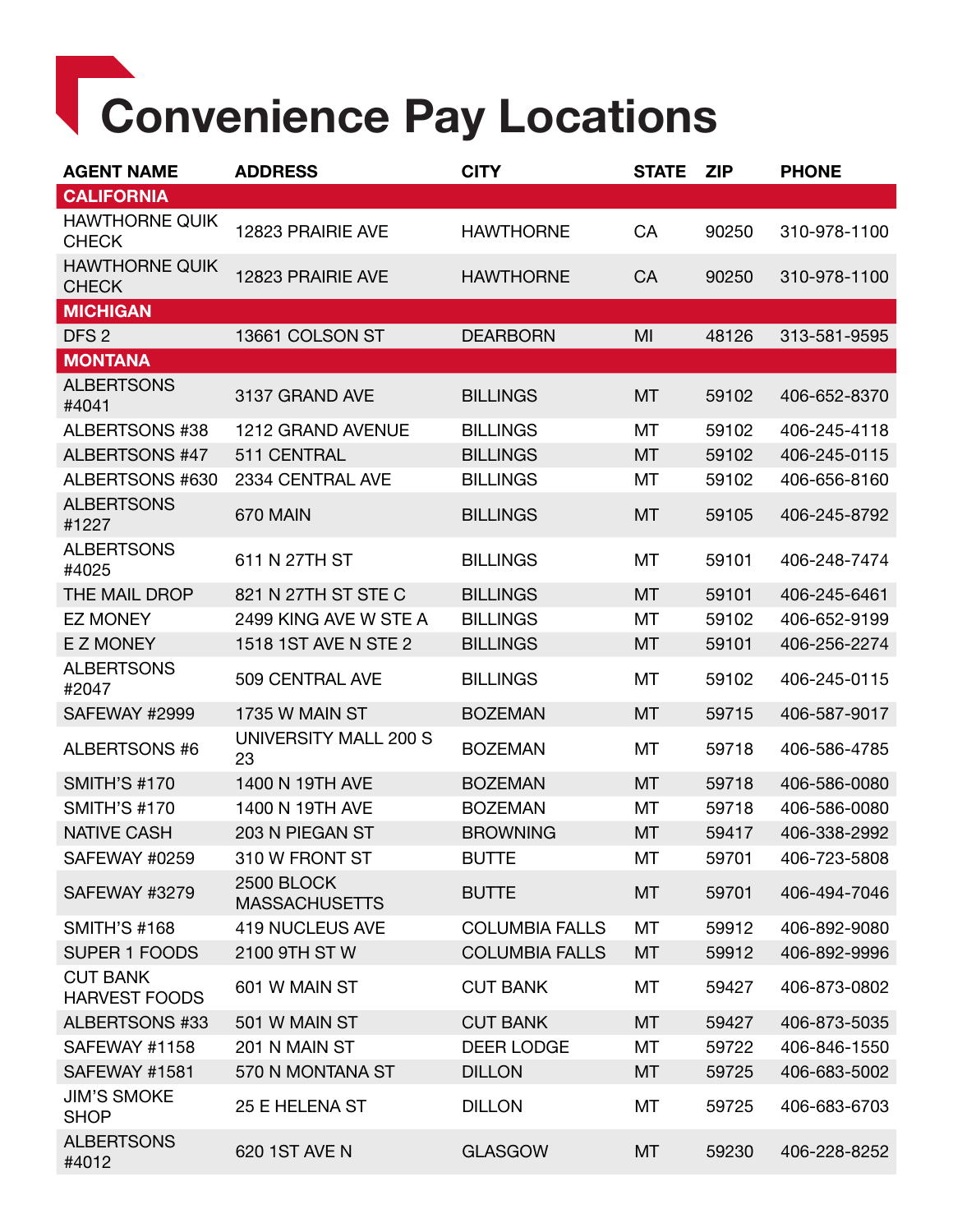| <b>AGENT NAME</b>                             | <b>ADDRESS</b>                            | <b>CITY</b>         | <b>STATE</b> | <b>ZIP</b> | <b>PHONE</b> |
|-----------------------------------------------|-------------------------------------------|---------------------|--------------|------------|--------------|
| <b>ALBERTSONS</b><br>#2012                    | 620 FIRST AVE NORTH                       | <b>GLASGOW</b>      | МT           | 59230      | 406-228-8252 |
| <b>ALBERTSONS</b><br>#4023                    | 307 HARMON ST                             | <b>GLENDIVE</b>     | <b>MT</b>    | 59330      | 406-365-3324 |
| <b>EVERYDAY IGA</b>                           | 701 1ST AVE N                             | <b>GREAT FALLS</b>  | MT           | 59401      | 406-727-0818 |
| <b>SUPER 1 FOODS</b>                          | 3160 10TH AVE S                           | <b>GREAT FALLS</b>  | MT           | 59405      | 406-952-1120 |
| <b>SMITH'S #166</b>                           | 1601 MARKET PLACE DR                      | <b>GREAT FALLS</b>  | MT           | 59404      | 406-771-0423 |
| <b>EZ MONEY CHECK</b><br><b>CASHING</b>       | 1524 10TH AVE SOUTH                       | <b>GREAT FALLS</b>  | MT           | 59404      | 406-452-3548 |
| <b>SMITH'S #166</b>                           | 1601 MARKET PLACE DR                      | <b>GREAT FALLS</b>  | MT           | 59404      | 406-771-0423 |
| SAFEWAY #3269                                 | 101 E MAIN ST                             | <b>HAMILTON</b>     | MT           | 59840      | 406-363-2270 |
| SUPER 1 FOODS                                 | 1131 NORTH 1ST                            | <b>HAMILTON</b>     | МT           | 59840      | 406-363-6200 |
| <b>REESE &amp; RAY'S IGA</b><br><b>HARDIN</b> | 901 NORTH CENTER                          | <b>HARDIN</b>       | MT           | 59034      | 406-665-1682 |
| ALBERTSONS #832                               | 117 S MAIN                                | <b>HARLEM</b>       | MT           | 59526      | 406-353-2225 |
| THE CONTINENTAL<br><b>NATIONAL BAN</b>        | <b>32 CENTRAL AVE N</b>                   | <b>HARLOWTON</b>    | MT           | 59036      | 406-632-4373 |
| <b>VANS THRIFTWAY</b>                         | 306 EUCLID AVE                            | <b>HELENA</b>       | MT           | 59601      | 406-442-8645 |
| SAFEWAY #1486                                 | 611 N MONTANA AVE                         | <b>HELENA</b>       | MT           | 59601      | 406-443-1598 |
| <b>SUPER 1 FOODS</b>                          | 3120 QUEEN ANNES ST                       | <b>HELENA</b>       | MT           | 59602      | 406-442-2348 |
| <b>ALBERTSONS</b><br>#3004                    | 600 N FEE ST                              | <b>HELENA</b>       | <b>MT</b>    | 59601      | 406-442-1052 |
| <b>ALBERTSONS</b><br>#4008                    | 3151 N MONTANA AVE                        | <b>HELENA</b>       | МT           | 59602      | 406-443-8557 |
| <b>VANS THRIFTWAY</b>                         | 306 EUCLID AVE                            | <b>HELENA</b>       | <b>MT</b>    | 59601      | 406-442-8645 |
| <b>SUPER 1 FOODS</b>                          | 1346 US HIGHWAY 2 E                       | <b>KALISPELL</b>    | MT           | 59901      | 406-752-3631 |
| ALBERTSONS #18                                | 900 W IDAHO ST                            | <b>KALISPELL</b>    | MT           | 59901      | 406-257-7127 |
| <b>SMITH'S #172</b>                           | <b>195 3RD AVE NE</b>                     | <b>KALISPELL</b>    | МT           | 59901      | 406-752-5037 |
| <b>ALBERTSONS #19</b>                         | 117 W JANEAUX ST                          | <b>LEWISTOWN</b>    | MT           | 59457      | 406-538-5454 |
| ALBERTSONS #42                                | 2120 PARK ST S                            | <b>LIVINGSTON</b>   | МT           | 59047      | 406-222-1177 |
| ALBERTSONS #39                                | 519 S HAYNES AVE                          | <b>MILES CITY</b>   | MT           | 59301      | 406-232-2580 |
| ALBERTSONS #20                                | 2205 OXFORD ST                            | <b>MISSOULA</b>     | МT           | 59801      | 406-549-5105 |
| <b>ALBERTSONS #24</b>                         | 1003 E BROADWAY ST                        | <b>MISSOULA</b>     | MT           | 59802      | 406-549-2351 |
| ALBERTSONS #43                                | 2230 N RESERVE ST                         | <b>MISSOULA</b>     | МT           | 59808      | 406-728-1116 |
| <b>ALBERTSONS</b><br>#1010                    | 3800 S RUSSELL ST                         | <b>MISSOULA</b>     | MT           | 59801      | 406-549-1547 |
| <b>EZ MONEY</b>                               | 2100 STEPHENS STE 101                     | <b>MISSOULA</b>     | МT           | 59801      | 406-549-6669 |
| SAFEWAY #1646                                 | 146 SOUTH SHORE RTE                       | <b>POLSON</b>       | MT           | 59860      | 406-883-2340 |
| ALBERTSONS #614                               | 130 5TH AVE N                             | <b>SHELBY</b>       | MT           | 59474      | 406-434-5581 |
| <b>VALLEY DRUG &amp;</b><br><b>VARIETY</b>    | 301 MAIN ST                               | <b>STEVENSVILLE</b> | MT           | 59870      | 406-777-5591 |
| <b>VALLEY DRUG &amp;</b><br><b>VARIETY</b>    | 301 MAIN ST                               | <b>STEVENSVILLE</b> | МT           | 59870      | 406-777-5591 |
| <b>SUPER 1 FOODS</b>                          | <b>39 STEVENSVILLE</b><br><b>CUTOFF R</b> | <b>STEVENSVILLE</b> | MT           | 59870      | 406-777-7300 |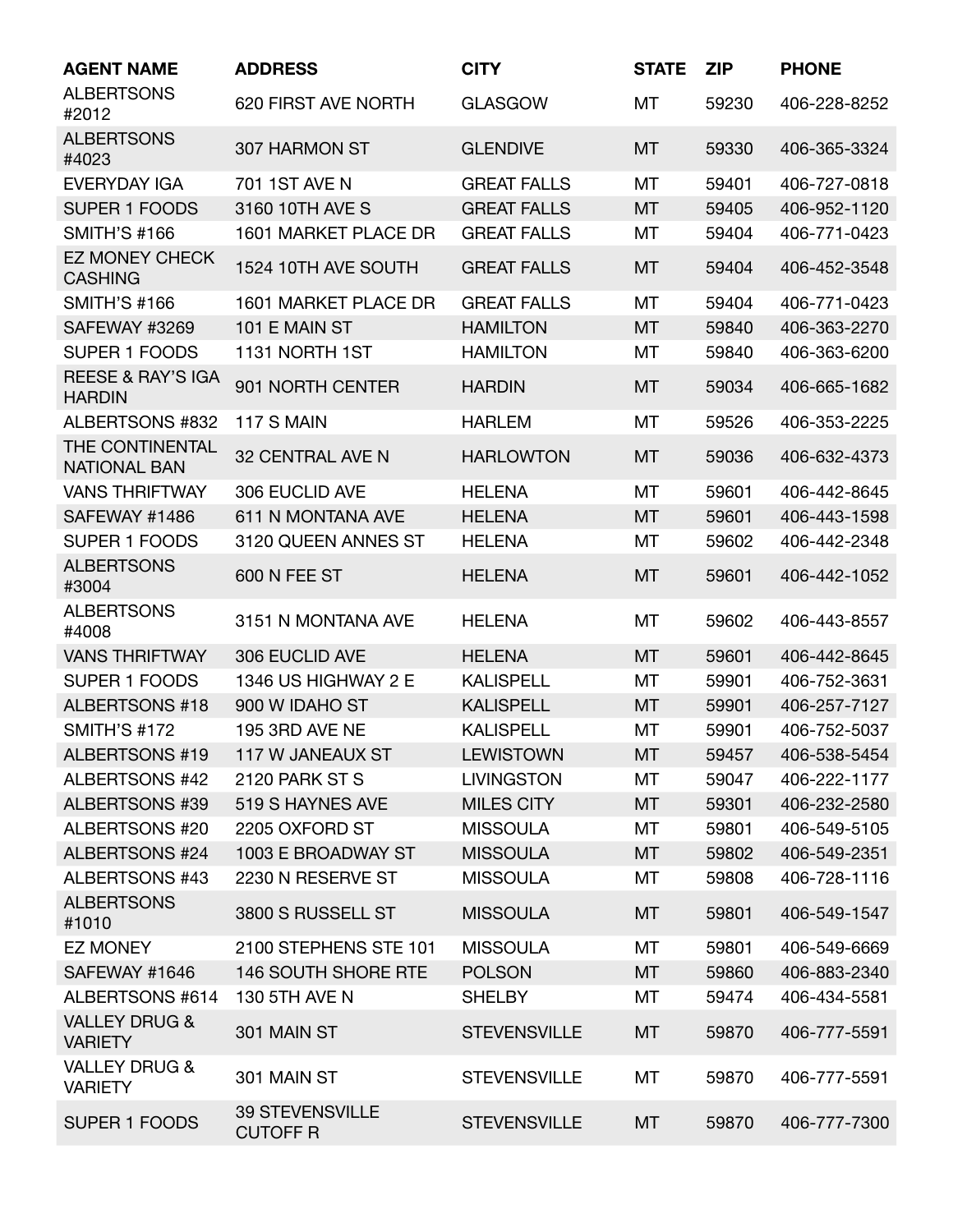| <b>AGENT NAME</b>                             | <b>ADDRESS</b>                    | <b>CITY</b>           | <b>STATE</b> | <b>ZIP</b> | <b>PHONE</b> |
|-----------------------------------------------|-----------------------------------|-----------------------|--------------|------------|--------------|
| <b>SANDERS CNTY</b><br><b>HARVST FOOD #74</b> | PO BOX 880 2006 MAIN<br><b>ST</b> | <b>THOMPSON FALLS</b> | MT           | 59873      | 406-827-4321 |
| SAFEWAY #2106                                 | 6580 US HIGHWAY 93 S              | <b>WHITEFISH</b>      | <b>MT</b>    | 59937      | 406-862-3006 |
| <b>ALBERTSONS #15</b>                         | 415 BLAINE ST                     | <b>WOLF POINT</b>     | MT           | 59201      | 406-653-1700 |
| <b>WILL'S OFFICE</b><br><b>WORLD</b>          | 128 MAIN ST                       | <b>WOLF POINT</b>     | MT           | 59201      | 406-653-2630 |
| <b>NEBRASKA</b>                               |                                   |                       |              |            |              |
| #3728 - SUNMART                               | 2428 DAHLKE AVE                   | <b>AUBURN</b>         | <b>NE</b>    | 68305      | 402-274-3221 |
| #3737 - SUNMART                               | 1815 COURT ST                     | <b>BEATRICE</b>       | <b>NE</b>    | 68310      | 402-223-5207 |
| BAKERS #300                                   | 3614 TWIN CREEK DR                | <b>BELLEVUE</b>       | <b>NE</b>    | 68123      | 402-292-3992 |
| BAKERS #318<br><b>BELLEVUE NORTH</b>          | 801 GALVIN RD S                   | <b>BELLEVUE</b>       | <b>NE</b>    | 68005      | 402-292-7070 |
| FAMILY FARE #3788                             | 1510 HARLAN DR                    | <b>BELLEVUE</b>       | <b>NE</b>    | 68005      | 402-291-7170 |
| BAKERS #300                                   | 3614 TWIN CREEK DR                | <b>BELLEVUE</b>       | <b>NE</b>    | 68123      | 402-292-3992 |
| <b>EZ MONEY CHECK</b><br><b>CASHING</b>       | 1505 1/2 GALVIN ROAD<br>SOU       | <b>BELLEVUE</b>       | <b>NE</b>    | 68005      | 402-291-2620 |
| BAKERS #300                                   | 3614 TWIN CREEK DR                | <b>BELLEVUE</b>       | <b>NE</b>    | 68123      | 402-292-3992 |
| BAKERS #318<br><b>BELLEVUE NORTH</b>          | 801 GALVIN RD S                   | <b>BELLEVUE</b>       | <b>NE</b>    | 68005      | 402-292-7070 |
| <b>EZ MONEY CHECK</b><br><b>CASHING</b>       | 1505 1/2 GALVIN ROAD<br>SOU       | <b>BELLEVUE</b>       | <b>NE</b>    | 68005      | 402-291-2620 |
| <b>CHECK INTO CASH</b><br>#26002              | 118 23RD ST STE 600               | <b>COLUMBUS</b>       | <b>NE</b>    | 68601      | 402-563-2771 |
| <b>HY-VEE FOOD</b><br><b>STORE #1078</b>      | 3010 23RD ST                      | <b>COLUMBUS</b>       | <b>NE</b>    | 68601      | 402-563-4524 |
| <b>LA POPULAR</b>                             | 1709 23RD ST                      | <b>COLUMBUS</b>       | <b>NE</b>    | 68601      | 402-564-7440 |
| <b>BAKER'S #323</b>                           | 1531 N BELL ST                    | <b>FREMONT</b>        | <b>NE</b>    | 68025      | 402-727-8622 |
| <b>BAKER'S #323</b>                           | 1531 N BELL ST                    | <b>FREMONT</b>        | <b>NE</b>    | 68025      | 402-727-8622 |
| HY-VEE FOOD<br><b>STORE #1185</b>             | 840 E 23RD ST                     | <b>FREMONT</b>        | <b>NE</b>    | 68025      | 402-727-6717 |
| <b>HY-VEE FOOD</b><br><b>STORE #1221</b>      | 115 WILMAR AVE                    | <b>GRAND ISLAND</b>   | <b>NE</b>    | 68803      | 308-381-3678 |
| ACAPULCO 100%                                 | 321 S LOCUST ST                   | <b>GRAND ISLAND</b>   | <b>NE</b>    | 68801      | 308-384-4615 |
| <b>EZ MONEY</b>                               | 206 WILMAR AVE STE 2              | <b>GRAND ISLAND</b>   | <b>NE</b>    | 68803      | 308-384-4370 |
| <b>EZ MONEY</b>                               | 206 WILMAR AVE STE 2              | <b>GRAND ISLAND</b>   | <b>NE</b>    | 68803      | 308-384-4370 |
| <b>FAST BUCKS</b><br><b>CHECK CASHING</b>     | 519 N EDDY ST                     | <b>GRAND ISLAND</b>   | <b>NE</b>    | 68801      | 308-384-1151 |
| <b>EZ MONEY CHECK</b><br><b>CASHING</b>       | 8098 S 84TH ST                    | <b>LA VISTA</b>       | <b>NE</b>    | 68128      | 402-934-9490 |
| <b>VELAZQUEZ AUTO</b><br><b>SALES</b>         | 200 E 4TH ST                      | <b>LEXINGTON</b>      | <b>NE</b>    | 68850      | 308-746-7336 |
| <b>PLUM CREEK</b><br><b>MARKET PLACE</b>      | 1411 PLUM CREEK PKWY              | <b>LEXINGTON</b>      | <b>NE</b>    | 68850      | 308-324-2327 |
| <b>TWIN FASHION</b>                           | 512 N WASHINGTON ST               | <b>LEXINGTON</b>      | <b>NE</b>    | 68850      | 308-324-9915 |
| <b>HY-VEE FOOD</b><br><b>STORE #1387</b>      | 5020 N 27TH ST                    | <b>LINCOLN</b>        | <b>NE</b>    | 68521      | 402-477-4764 |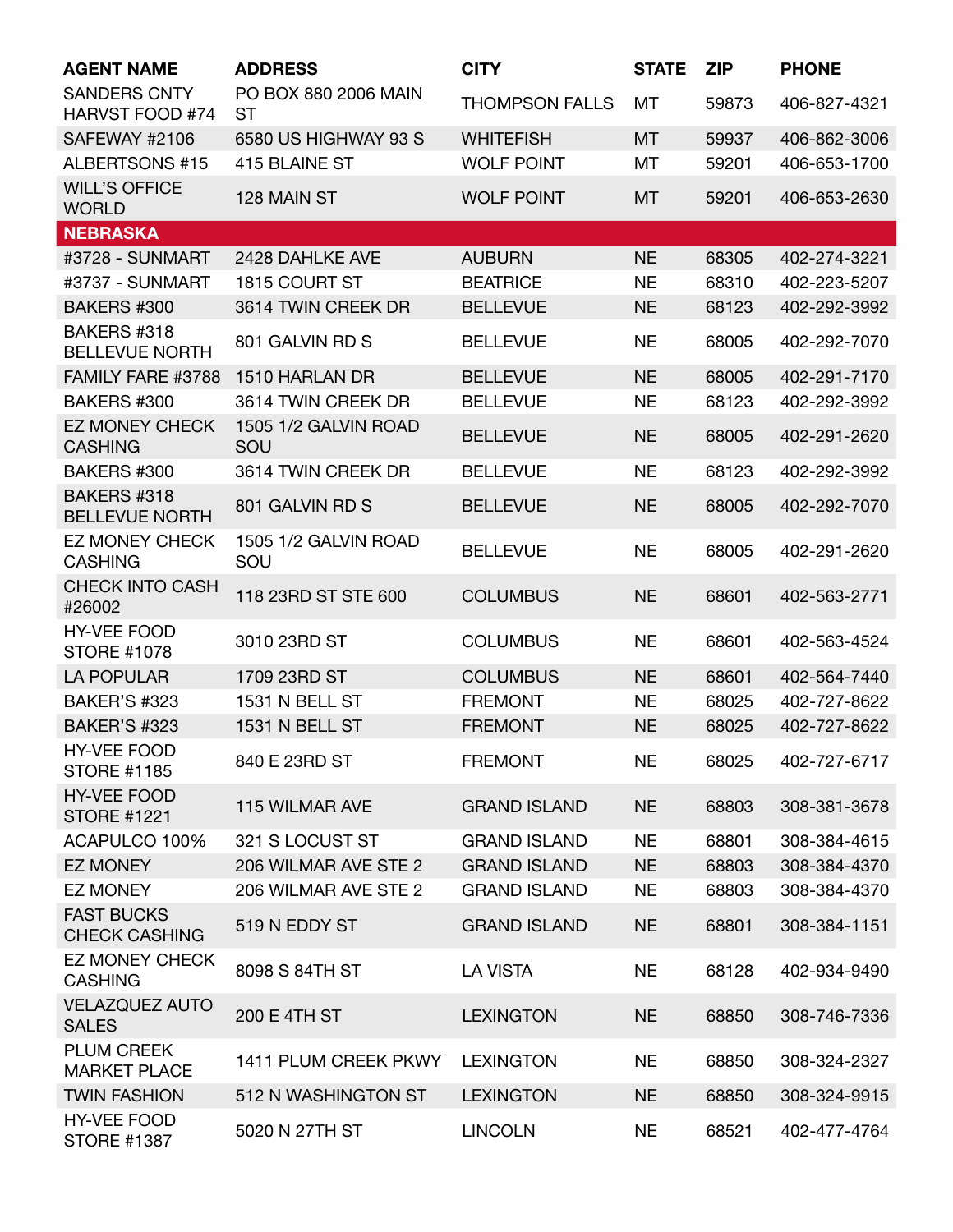| <b>AGENT NAME</b>                                    | <b>ADDRESS</b>                   | <b>CITY</b>         | <b>STATE</b> | <b>ZIP</b> | <b>PHONE</b> |
|------------------------------------------------------|----------------------------------|---------------------|--------------|------------|--------------|
| <b>HY-VEE FOOD</b><br><b>STORE #1460</b>             | 120 EAST NORFOLK AVE             | <b>NORFOLK</b>      | <b>NE</b>    | 68701      | 402-379-1706 |
| <b>HY-VEE FOOD</b><br><b>STORE #1461</b>             | 2107 TAYLOR AVE                  | <b>NORFOLK</b>      | <b>NE</b>    | 68701      | 402-371-7071 |
| <b>CHECK INTO CASH</b><br>#26008                     | 600 E FRANCIS ST STE 1           | <b>NORTH PLATTE</b> | <b>NE</b>    | 69101      | 308-534-1183 |
| BAKERS #316<br><b>WEBER</b>                          | 7312 N 30TH ST                   | <b>OMAHA</b>        | <b>NE</b>    | 68112      | 402-451-7070 |
| BAKERS #316<br><b>WEBER</b>                          | 7312 N 30TH ST                   | <b>OMAHA</b>        | <b>NE</b>    | 68112      | 402-451-7070 |
| <b>HY-VEE FOOD</b><br><b>STORE #1466</b>             | 14591 STONY BROOK<br><b>BLVD</b> | <b>OMAHA</b>        | <b>NE</b>    | 68137      | 402-697-0811 |
| <b>HY-VEE FOOD</b><br><b>STORE #1478</b>             | 1000 S 178TH ST                  | <b>OMAHA</b>        | <b>NE</b>    | 68118      | 402-334-4444 |
| #3793 - NUESTRA<br><b>FAMILIA</b>                    | 3548 Q ST                        | <b>OMAHA</b>        | <b>NE</b>    | 68107      | 402-733-4700 |
| <b>DRUK LCA</b><br><b>GROCERIES</b>                  | 822 N 40TH ST                    | <b>OMAHA</b>        | <b>NE</b>    | 68131      | 402-553-7666 |
| #3733 - NUESTRA<br><b>FAMILIA</b>                    | 2900 LEAVENWORTH ST              | <b>OMAHA</b>        | <b>NE</b>    | 68105      | 402-346-2447 |
| <b>EZ MONEY CHECK</b><br><b>CASHING #2</b>           | 4654 DODGE ST                    | <b>OMAHA</b>        | <b>NE</b>    | 68132      | 402-455-2274 |
| <b>EZ MONEY CHECK</b><br>CASHING #7                  | 5102 L ST                        | <b>OMAHA</b>        | <b>NE</b>    | 68117      | 402-738-1717 |
| <b>EZ MONEY CHECK</b><br><b>CASHING #8</b>           | 9209 MAPLE ST                    | <b>OMAHA</b>        | <b>NE</b>    | 68134      | 402-393-6683 |
| <b>ESMERALDA</b><br><b>ALVARADO</b><br><b>AGENCY</b> | 3068 Q ST                        | <b>OMAHA</b>        | <b>NE</b>    | 68107      | 402-769-8443 |
| BAKERS #316<br><b>WEBER</b>                          | 7312 N 30TH ST                   | <b>OMAHA</b>        | <b>NE</b>    | 68112      | 402-451-7070 |
| <b>EZ MONEY CHECK</b><br>CASHING #7                  | 5102 L ST                        | <b>OMAHA</b>        | <b>NE</b>    | 68117      | 402-738-1717 |
| <b>EZ MONEY CHECK</b><br><b>CASHING #2</b>           | 4654 DODGE ST                    | <b>OMAHA</b>        | <b>NE</b>    | 68132      | 402-455-2274 |
| <b>EZ MONEY CHECK</b><br>CASHING #8                  | 9209 MAPLE ST                    | <b>OMAHA</b>        | <b>NE</b>    | 68134      | 402-393-6683 |
| <b>EZ MONEY CHECK</b><br>CASHING #19                 | 4723 S 96TH ST                   | <b>OMAHA</b>        | <b>NE</b>    | 68127      | 402-593-9230 |
| <b>CHUBB'S FINER</b><br><b>FOODS</b>                 | 2905 N 16TH ST                   | <b>OMAHA</b>        | <b>NE</b>    | 68110      | 402-346-5011 |
| <b>HY VEE FOOD</b><br><b>STORE #1474</b>             | 3410 N 156TH ST                  | <b>OMAHA</b>        | <b>NE</b>    | 68116      | 402-493-0390 |
| <b>HY-VEE FOOD</b><br><b>STORE #1469</b>             | 8809 W CENTER RD                 | <b>OMAHA</b>        | <b>NE</b>    | 68124      | 402-384-9072 |
| <b>HY-VEE FOOD</b><br><b>STORE #1535</b>             | 9707 Q ST                        | <b>OMAHA</b>        | <b>NE</b>    | 68127      | 402-339-3047 |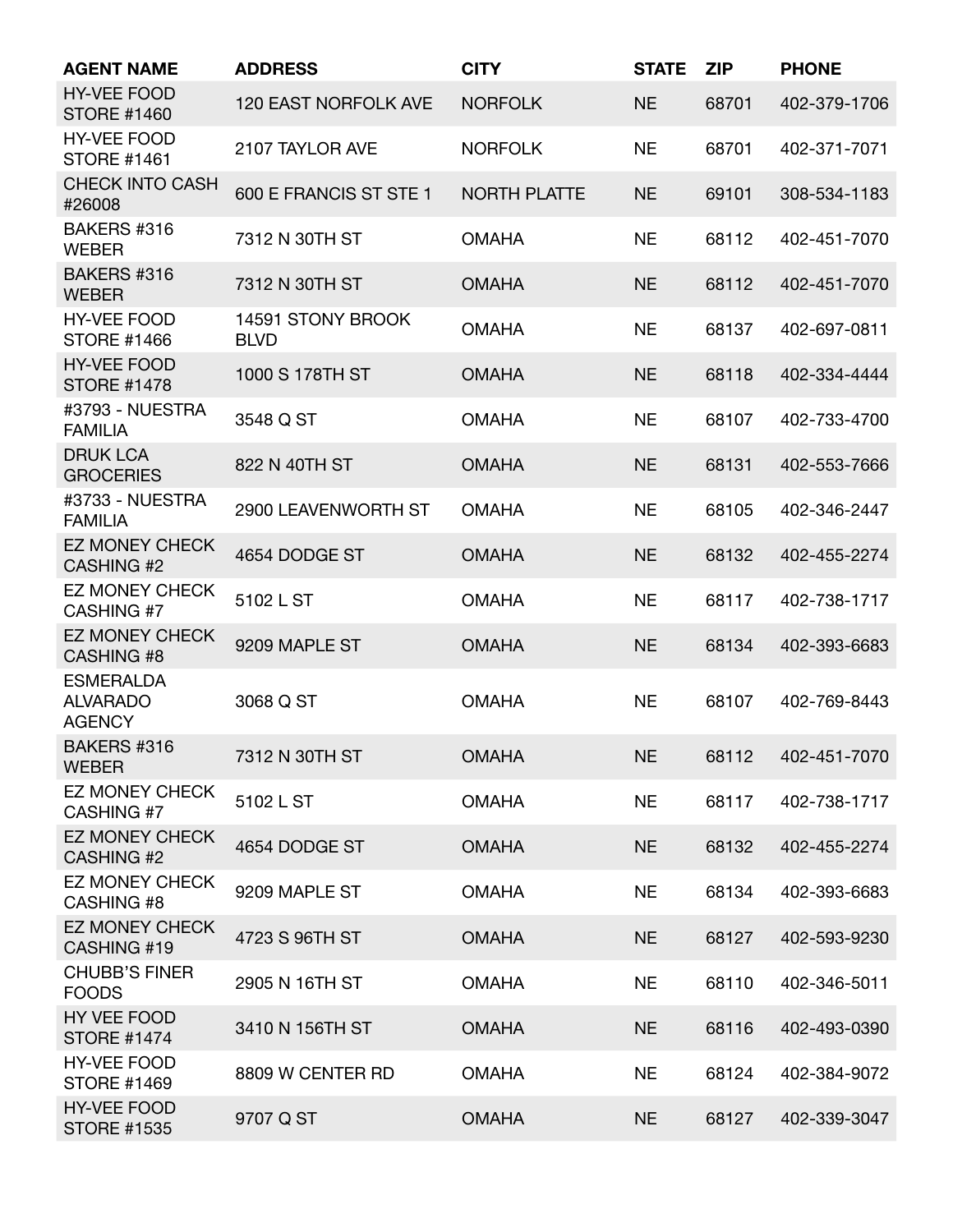| <b>AGENT NAME</b>                            | <b>ADDRESS</b>                     | <b>CITY</b>         | <b>STATE</b> | <b>ZIP</b> | <b>PHONE</b> |
|----------------------------------------------|------------------------------------|---------------------|--------------|------------|--------------|
| <b>HY-VEE FOOD</b><br><b>STORE #1465</b>     | 5150 CENTER ST                     | <b>OMAHA</b>        | <b>NE</b>    | 68106      | 402-553-2664 |
| #3799 - FAMILY<br><b>FARE</b>                | 1230 N WASHINGTON ST               | <b>PAPILLION</b>    | <b>NE</b>    | 68046      | 402-408-2401 |
| LA COLMENA                                   | 209 E 11TH ST                      | <b>SCHUYLER</b>     | <b>NE</b>    | 68661      | 402-615-9698 |
| <b>EL PAISANO</b>                            | 1124 B ST                          | <b>SCHUYLER</b>     | <b>NE</b>    | 68661      | 402-352-3871 |
| <b>HY-VEE FOOD</b><br><b>STORE #1620</b>     | 2501 CORNHUSKER DR                 | SOUTH SIOUX CITY    | <b>NE</b>    | 68776      | 402-494-4675 |
| <b>WASHINGTON</b><br><b>COUNTY BANK</b>      | 303 S 13TH ST                      | <b>TEKAMAH</b>      | <b>NE</b>    | 68061      | 402-374-2020 |
| <b>COPY WRITE</b><br><b>PUBLISHING</b>       | 216 MAIN ST                        | <b>WAYNE</b>        | <b>NE</b>    | 68787      | 402-375-3729 |
| <b>NEW MEXICO</b>                            |                                    |                     |              |            |              |
| SMITHS #496                                  | 3701 CONSTITUTION AVE<br><b>NE</b> | <b>ALBUQUERQUE</b>  | <b>NM</b>    | 87110      | 505-256-9423 |
| <b>SMITHS #498</b>                           | 111 COORS BLVD NW                  | <b>ALBUQUERQUE</b>  | <b>NM</b>    | 87121      | 505-831-5545 |
| <b>SMITHS #571</b>                           | 1601 ARENAL RD SW                  | <b>ALBUQUERQUE</b>  | <b>NM</b>    | 87105      | 505-877-4183 |
| <b>SOUTH DAKOTA</b>                          |                                    |                     |              |            |              |
| <b>DUPREE LAKOTA</b><br><b>THRIFTY MART</b>  | 409 5TH STREET                     | <b>DUPREE</b>       | <b>SD</b>    | 57623      | 605-365-5816 |
| LYNN'S<br><b>DAKOTAMART -</b><br><b>LEAD</b> | 145 GLENDALE DR                    | <b>LEAD</b>         | <b>SD</b>    | 57754      | 605-584-2905 |
| SAFEWAY #1554                                | 730 MOUNTAIN VIEW RD               | <b>RAPID CITY</b>   | <b>SD</b>    | 57702      | 605-342-8455 |
| <b>CASH WITH US</b>                          | 406 E NORTH ST                     | <b>RAPID CITY</b>   | <b>SD</b>    | 57701      | 605-341-9950 |
| FAMILY FARE #3253                            | 1516 E SAINT PATRICK ST            | <b>RAPID CITY</b>   | <b>SD</b>    | 57703      | 605-343-4326 |
| FAMILY FARE #3265                            | 751 MOUNTAIN VIEW RD               | <b>RAPID CITY</b>   | <b>SD</b>    | 57702      | 605-399-1377 |
| <b>CHANCE CASINO</b>                         | 5503 N CLIFF AVE                   | <b>SIOUX FALLS</b>  | <b>SD</b>    | 57104      | 605-521-2096 |
| <b>HY-VEE FOOD</b><br><b>STORE #1631</b>     | 4101 SOUTH LOUISE AVE              | <b>SIOUX FALLS</b>  | <b>SD</b>    | 57106      | 605-361-0313 |
| <b>HY-VEE FOOD</b><br><b>STORE #1632</b>     | 3000 S MINNESOTA AVE               | <b>SIOUX FALLS</b>  | <b>SD</b>    | 57105      | 605-334-7231 |
| <b>HY-VEE FOOD</b><br><b>STORE #1820</b>     | 525 W CHERRY ST                    | <b>VERMILLION</b>   | <b>SD</b>    | 57069      | 605-624-5574 |
| <b>HY-VEE FOOD</b><br><b>STORE #1871</b>     | <b>1320 9TH AVE SE</b>             | <b>WATERTOWN</b>    | <b>SD</b>    | 57201      | 605-882-3311 |
| <b>HY-VEE FOOD</b><br><b>STORE #1899</b>     | 2100 BROADWAY AVE                  | <b>YANKTON</b>      | <b>SD</b>    | 57078      | 605-665-3412 |
| <b>UTAH</b>                                  |                                    |                     |              |            |              |
| <b>SMITH'S #444</b>                          | 555 S 200 W                        | <b>BOUNTIFUL</b>    | <b>UT</b>    | 84010      | 801-397-7800 |
| <b>SMITH'S #444</b>                          | 555 S 200 W                        | <b>BOUNTIFUL</b>    | UT           | 84010      | 801-397-7800 |
| <b>SMITH'S #178</b>                          | 156 S MAIN ST                      | <b>BRIGHAM CITY</b> | UT           | 84302      | 435-734-2500 |
| <b>SMITH'S #42</b>                           | 633 S MAIN ST                      | <b>CEDAR CITY</b>   | UT           | 84720      | 435-586-1203 |
| <b>SMITH'S #132</b>                          | 212 E 12300 S                      | <b>DRAPER</b>       | UT           | 84020      | 801-571-2052 |
| <b>SMITH'S #135</b>                          | 1316 N HIGHWAY 89                  | <b>FARMINGTON</b>   | UT           | 84025      | 801-451-0581 |
| <b>SMITH'S #63</b>                           | 550 N MAIN ST                      | <b>HEBER CITY</b>   | UT           | 84032      | 435-654-1250 |